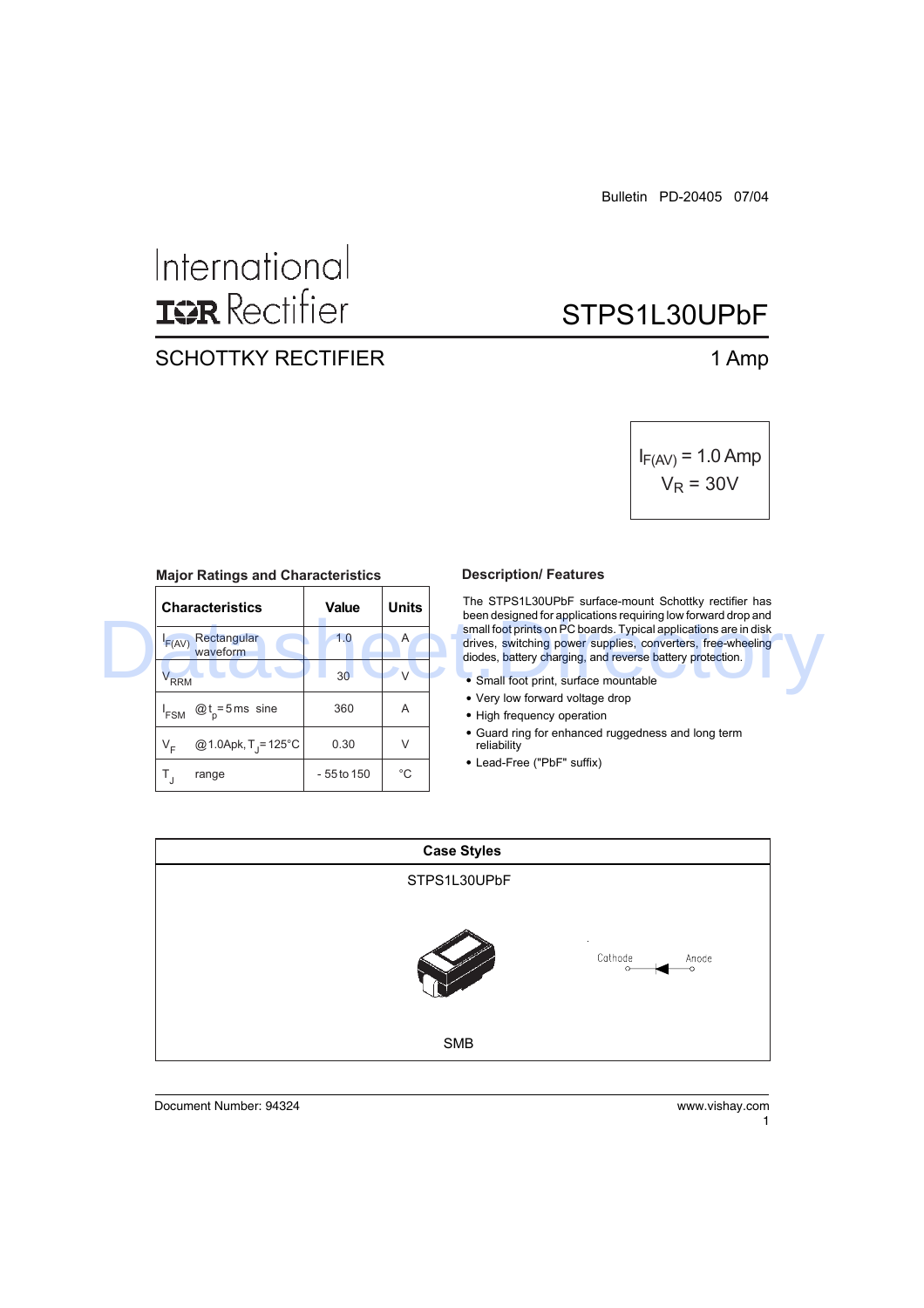#### STPS1L30UPbF

#### Bulletin PD-20405 07/04

## International **ISR** Rectifier

Voltage Ratings

| Part number                                              | STPS1L30UTRPbF |
|----------------------------------------------------------|----------------|
| Max. DC Reverse Voltage (V)                              |                |
| ' V <sub>RWM</sub> Max. Working Peak Reverse Voltage (V) | 30             |

#### Absolute Maximum Ratings

|                  | <b>Parameters</b>                  | Value | Units l | Conditions                                                                                        |                                              |
|------------------|------------------------------------|-------|---------|---------------------------------------------------------------------------------------------------|----------------------------------------------|
| F(AV)            | Max. Average Forward Current       | 1.0   | A       | 50% duty cycle $@T_1 = 106 °C$ , rectangular wave form                                            |                                              |
| <sup>I</sup> FSM | Max. Peak One Cycle Non-Repetitive | 360   | A       | 5µs Sine or 3µs Rect. pulse                                                                       | Following any<br>rated<br>load condition and |
|                  | Surge Current                      | 75    |         | 10ms Sine or 6ms Rect. pulse                                                                      | with rated $V_{\text{RRM}}$ applied          |
| $E_{AS}$         | Non-Repetitive Avalanche Energy    | 3.0   | mJ      | $T_1 = 25 °C$ , $I_{AS} = 1A$ , L = 6mH                                                           |                                              |
| <sup>'</sup> AR  | Repetitive Avalanche Current       | 1.0   | Α       | Current decaying linearly to zero in 1 usec<br>Frequency limited by T, max. Va = 1.5 x Vr typical |                                              |

#### Electrical Specifications

|                 | Parameters                        | Value | Units     |                                             | Conditions                                                |
|-----------------|-----------------------------------|-------|-----------|---------------------------------------------|-----------------------------------------------------------|
| $V_{\text{FM}}$ | (1)<br>Max. Forward Voltage Drop  | 0.420 | V         | @ 1A                                        | $T_i = 25 °C$                                             |
|                 |                                   | 0.470 | V         | @ 2A                                        |                                                           |
|                 |                                   | 0.300 | $\vee$    | @ 1A                                        | $T_i = 125 °C$                                            |
|                 |                                   | 0.375 | V         | @ 2A                                        |                                                           |
| <sup>I</sup> RM | Max. Reverse Leakage Current (1)  | 0.2   | mA        | $T_1 = 25 °C$                               |                                                           |
|                 |                                   | 5.0   | mA        | $T_1 = 100 °C$                              | $V_{\rm p}$ = rated $V_{\rm p}$                           |
|                 |                                   | 15    | mA        | $T_1 = 125 °C$                              |                                                           |
| $C_T$           | Max. Junction Capacitance         | 200   | pF        |                                             | $V_p = 5V_{pQ}$ , (test signal range 100KHz to 1Mhz) 25°C |
| $L_{\rm S}$     | <b>Typical Series Inductance</b>  | 2.0   | nH        | Measured lead to lead 5mm from package body |                                                           |
|                 | dv/dt Max. Voltage Rate of Change | 10000 | $V/\mu s$ |                                             |                                                           |
|                 | (Rated $V_{\rm p}$ )              |       |           |                                             |                                                           |

(1) Pulse Width < 300µs, Duty Cycle < 2%

#### Thermal-Mechanical Specifications

|                  | <b>Parameters</b>                                   | Value                  | Units         | Conditions          |
|------------------|-----------------------------------------------------|------------------------|---------------|---------------------|
|                  | Max. Junction Temperature Range (*)                 | -55 to 150             | °C            |                     |
| $T_{\text{stg}}$ | Max. Storage Temperature Range                      | $-55$ to 150           | °C            |                     |
| $R_{thJL}$       | Max. Thermal Resistance<br>Junction to Lead<br>/**' | 25                     | $\degree$ C/W | DC operation        |
| $R_{thJA}$       | Max. Thermal Resistance<br>Junction to Ambient      | 80                     | $\degree$ C/W | DC operation        |
| wt               | Approximate Weight                                  | $[0.10(0.003)]$ g(oz.) |               |                     |
|                  | Case Style                                          | <b>SMB</b>             |               | Similar to DO-214AA |
|                  | Device Marking                                      | IR <sub>13</sub> L     |               |                     |

thermal runaway condition for a diode on its own heatsink dTj Rth( j-a)

(\*\*) Mounted 1 inch square PCB

Document Number: 94324 www.vishay.com

2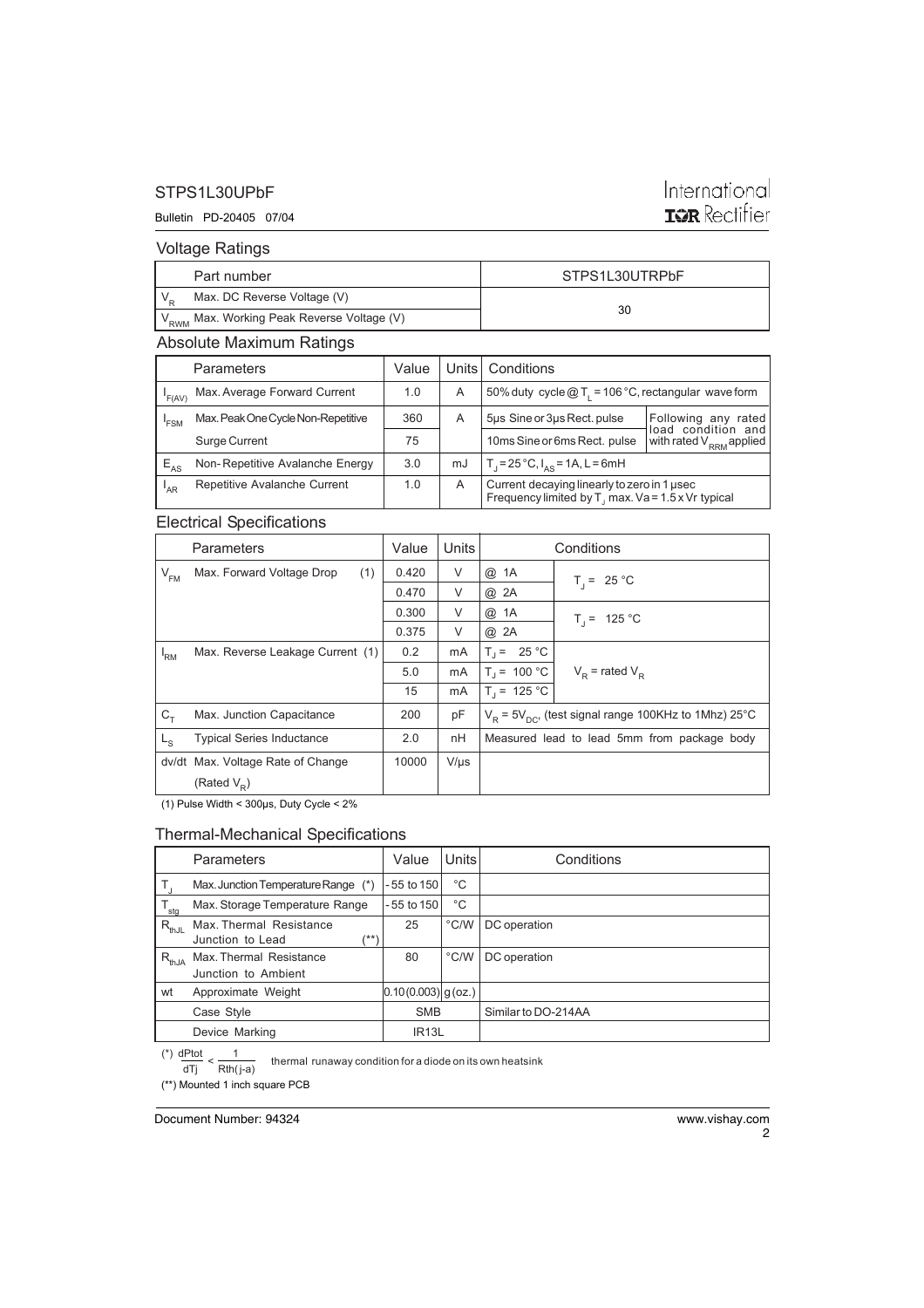Bulletin PD-20405 07/04



3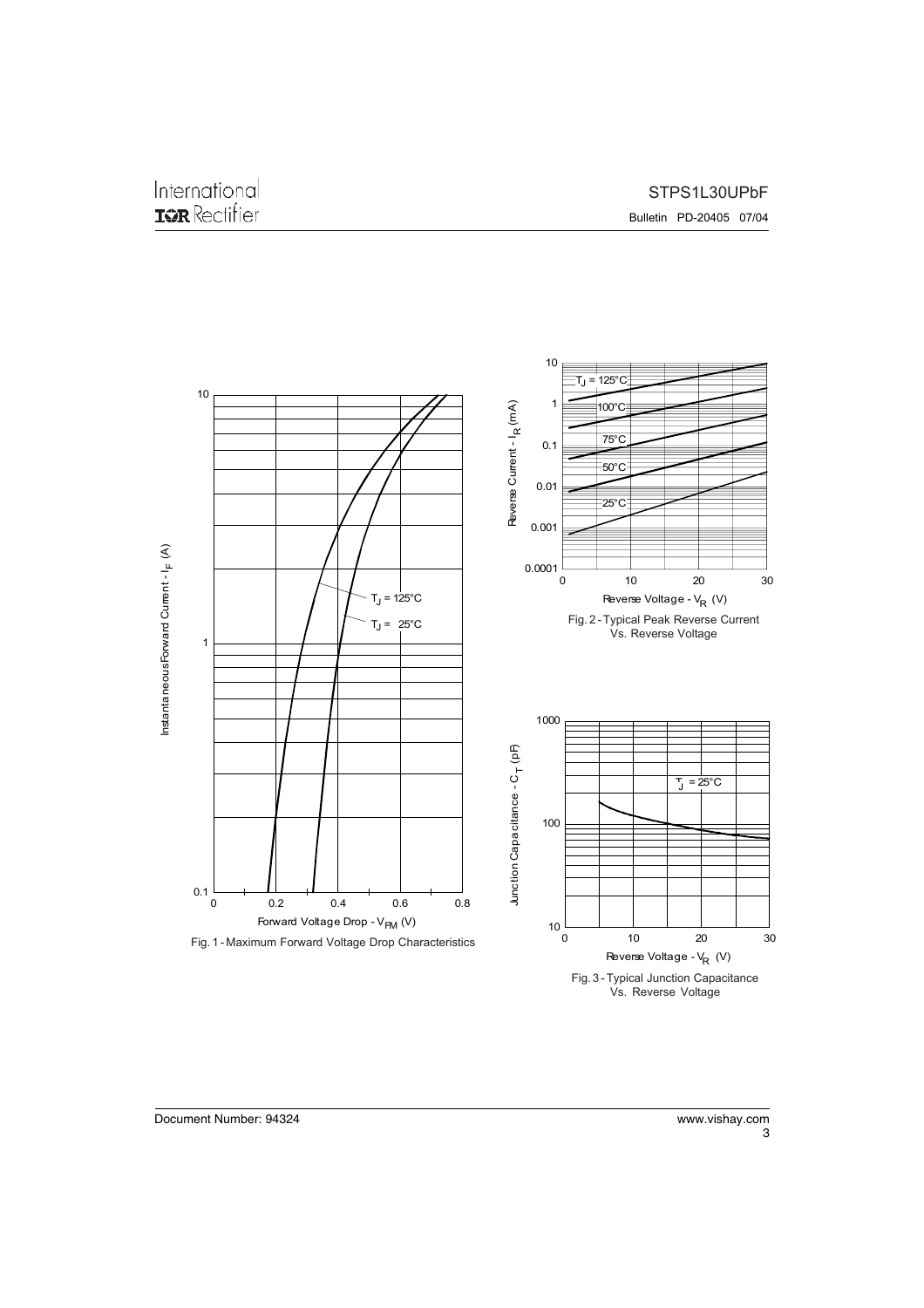#### STPS1L30UPbF

Bulletin PD-20405 07/04



Fig. 6 - Maximum Peak Surge Forward Current Vs. Pulse Duration

**(2)** Formula used:  $T_{\text{C}}$  =  $T_{\text{J}}$  - (Pd + Pd<sub>REV</sub>) x R<sub>thJC</sub>; Pd = Forward Power Loss =  $I_{F(AV)}XV_{FM}$  @ ( $I_{F(AV)}$  / D) (see Fig. 6);  $Pd_{REV}$  = Inverse Power Loss =  $V_{R1}xI_R(1-D)$ ;  $I_R$  @  $V_{R1}$  = 80% rated  $V_R$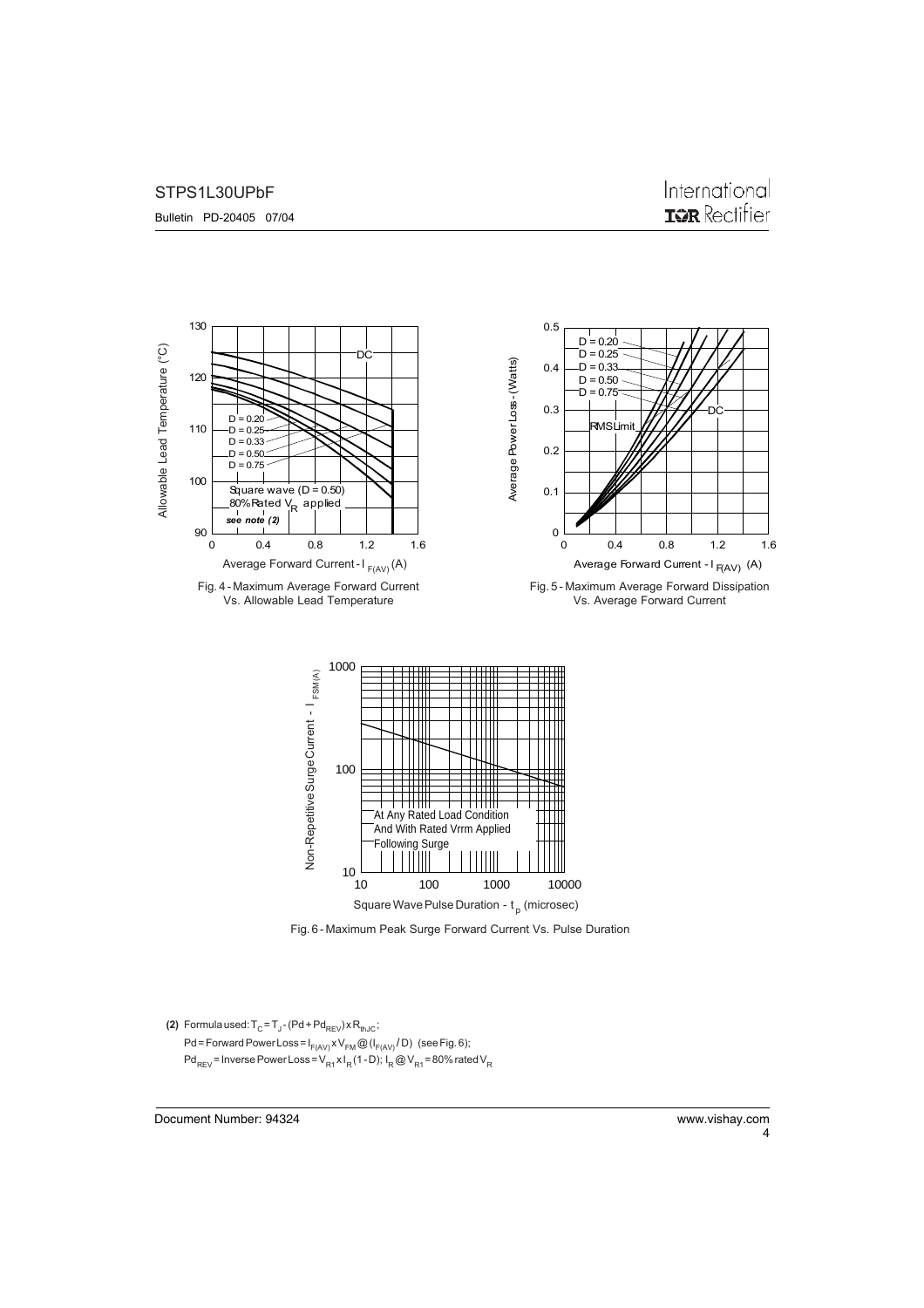### International **IGR** Rectifier

STPS1L30UPbF

Bulletin PD-20405 07/04

#### Outline Table



#### Marking & Identification



Document Number: 94324 www.vishay.com

5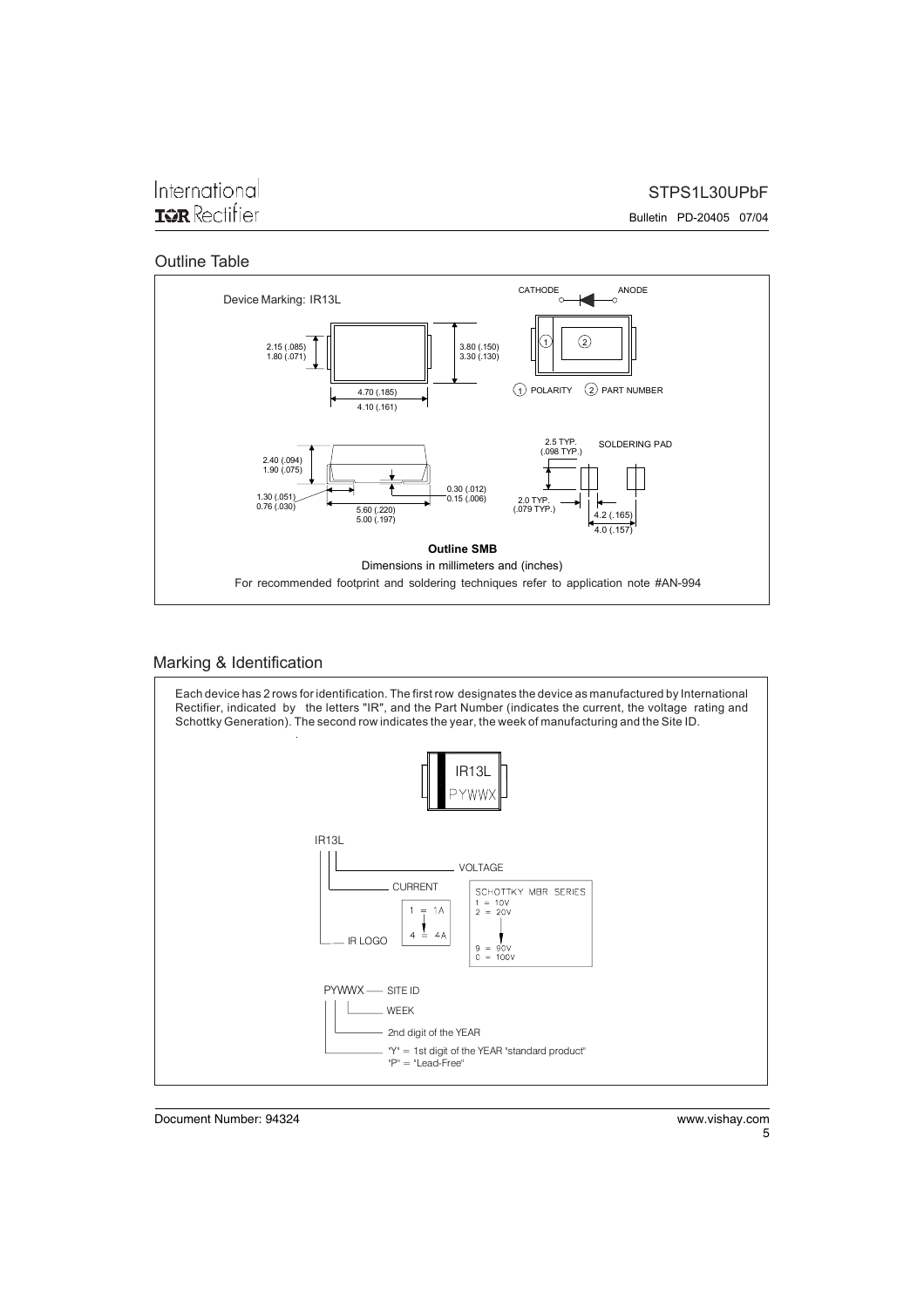STPS1L30UPbF

Bulletin PD-20405 07/04

International **IGR** Rectifier

Tape & Reel Information



Ordering Information Table



Data and specifications subject to change without notice. This product has been designed and qualified for Industrial Leve and Lead-Free. Qualification Standards can be found on IR's Web site.

> International **ISR** Rectifier

**IR WORLD HEADQUARTERS:** 233 Kansas St., El Segundo, California 90245, USA Tel: (310) 252-7105 TAC Fax: (310) 252-7309 07/04

6

Document Number: 94324 www.vishay.com